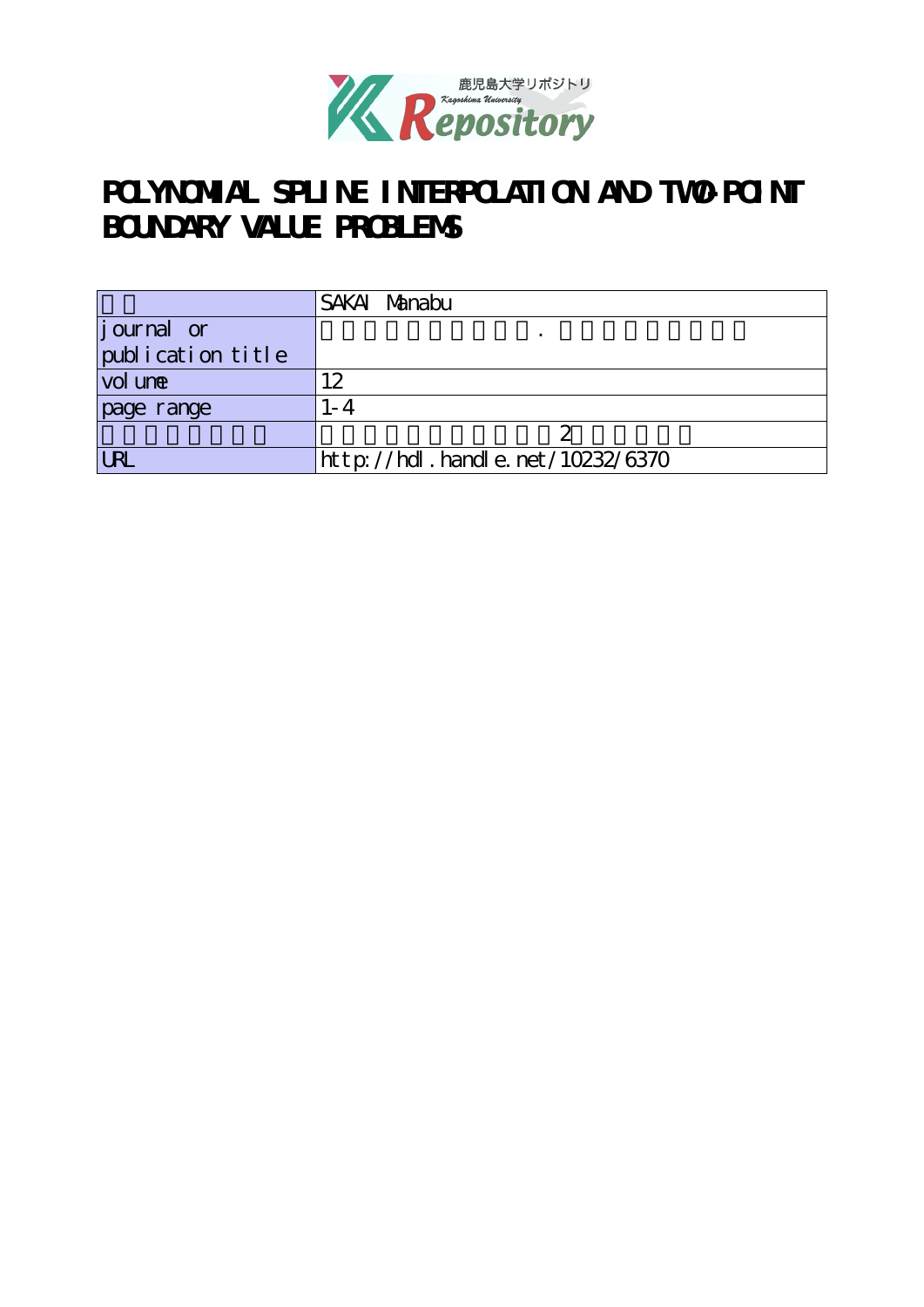# POLYNOMIAL SPLINE INTERPOLATION AND TWO-POINT **BOUNDARY VALUE PROBLEMS**

|                    | SAKAI Manabu                              |
|--------------------|-------------------------------------------|
| <i>j</i> ournal or |                                           |
| publication title  |                                           |
| vol une            | $\overline{2}$                            |
| page range         | l - 4                                     |
|                    |                                           |
| <b>URI</b>         | $http$ ://hdl. handle. net/10232/00003970 |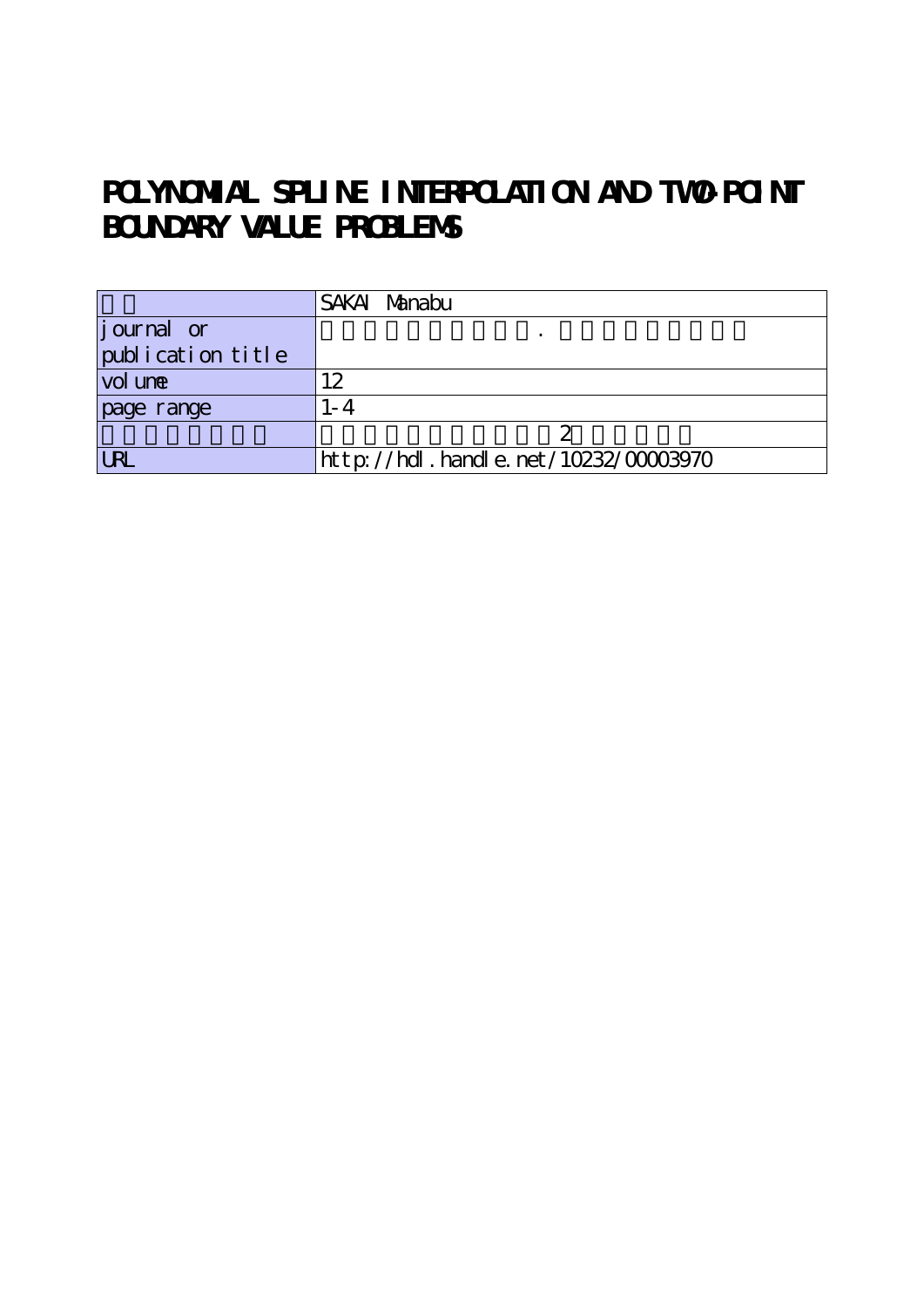# POLYNOMIAL SPLINE INTERPOLATION AND TWO-POINT **BOUNDARY VALUE PROBLEMS**

### $\rm\,By$

### Manabu SAKAI\*

### (Received Sep. 4, 1979)

Polynomial splines are employed, experimentally, to approximate to the solution of a simple two-point boundary value problem for a nonlinear ordinary differential equation. Checked by comparison with the analytical solution, the results are encouraging.

#### Introduction and Description of Method 1.

Cubic and quintic splines are of much use for approximating solutions of twopoint boundary value problems for both linear and nonlinear ordinary differential equations. For a spline  $s(t)$  of order  $n+3$  defined on a partition  $\pi: \{t_0 < t_1 < \cdots < t_n\}$  $t_i = ih = i/n$ , we may represent this in the form

$$
s(t) = \sum \alpha_i Q_{n+4} (t/h + n + 4 - i)
$$
 (1)

with undetermined coefficient  $(\alpha_1, \alpha_2, \dots, \alpha_{2n+3})$ .

Thus the use of polyonomial splines entails a determination of these too many parameters. In the present paper, we shall give a simple and efficient selection of the additional conditions.

 $\label{eq:2} \mathcal{L}^{\text{c}}(x,y) = \frac{1}{\sqrt{2\pi}}\frac{y}{\sqrt{2\pi}} \frac{y}{\sqrt{2\pi}} \, .$ 

Now suppose that the differential equation is

$$
x'' = f(t, x, x') \qquad (0 \le t \le 1) \tag{2}
$$

with the boundary conditions

$$
a_0 x(0) - b_0 x'(0) = c_0,
$$
\n(3)

$$
a_1x(1) + b_1x'(1) = c_1.
$$
 (4)

The number of coefficients in (1) is  $(2n+3)$ . The conditions (3) and (4) give us two equations towards the determination of these. There remain  $(2n+1)$  to be determined, and we notice that there are  $(n+1)$  nodes: the satisfaction of the differential equation by collocation at these nodes and mid-points gives us precisely the requisite number of equations. The equation to be satisfied at  $t=ph/2$  ( $p=0, 1, \dots, 2n$ ) is:

$$
\sum \alpha_j \{Q_{n+2}(k-j)-2Q_{n+2}(k-j-1)+Q_{n+2}(k-j-2)\}\,h^2
$$
\n
$$
=f(\,ph/2,\,\sum \alpha_j Q_{n+4}(k-j),\,\sum \alpha_j \{Q_{n+3}(k-j)-Q_{n+3}(k-j-1)\}\,h)
$$
\n
$$
(k=p/2+n+4) \,.
$$
\n(5)

\* Department of Mathematics, Faculty of Science, Kagoshima University.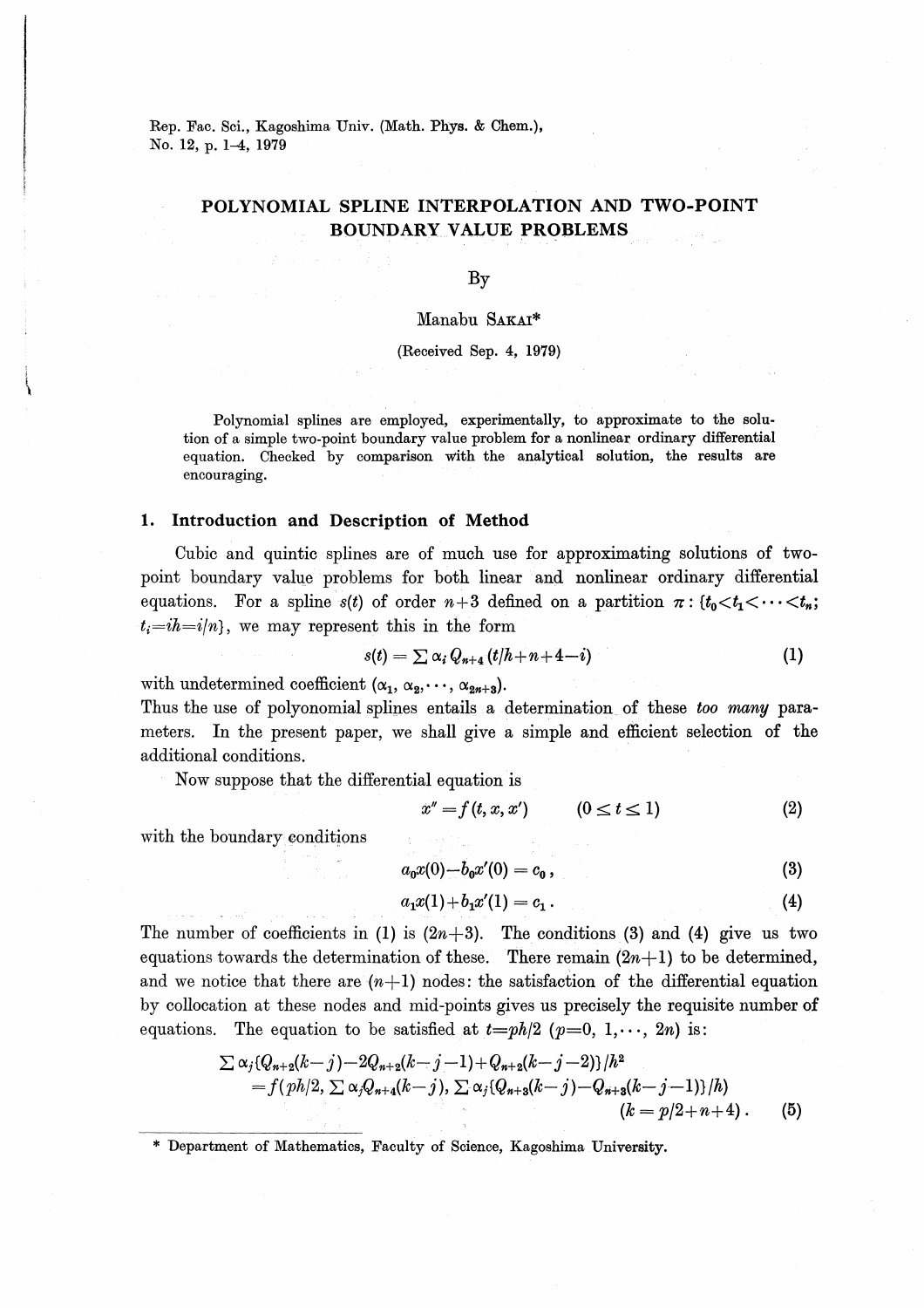M. SAKAI

To these equations we add those from the boundary conditions (3) and (4):

$$
\sum \alpha_j \left[ a_0 Q_{n+4}(k_1 - j) - b_0 (Q_{n+8}(k_1 - j) - Q_{n+8}(k_1 - j - 1)) / h \right] = c_0, \qquad (6)
$$

$$
\sum \alpha_j \left[ a_1 Q_{n+4}(k_2 - j) + b_1 (Q_{n+3}(k_2 - j) - Q_{n+3}(k_2 - j - 1)) / h \right] = c_1
$$
\n
$$
(k_1, k_2) = (n+4, 2n+4).
$$
\n(7)

、・・J1--- し 1・、

Now we consider the application of the stated method by the sample equations.

## 2. Numerical Illustration

Example 1 ([2]). Consider the linear two-point boundary value problem:

 $x'' = 4x+4 \cosh(1), \hspace{1cm} x(0) = x(1) = 0.$ 

The problem has a unique solution

$$
x(t) = \cosh(2t-1) - \cosh(1).
$$

| anie |
|------|
|------|

| $\boldsymbol{n}$ | e(0.25)     | e(0.5)       | e(0.75)     |
|------------------|-------------|--------------|-------------|
|                  | $1.65(-8)$  | $1.51(-8)$   | $1,65(-8)$  |
|                  | $1,35(-13)$ | $1, 21(-13)$ | $1,37(-13)$ |

We use  $1.65(-8)$  to denote  $1.65 \times 10^{-8}$ .

Example 2 ([4]). Now we exmaine a nonlinear boundary value problem:

$$
x'' = (e^{2x} + x'^2)/2 \ ,
$$

$$
x(0)-x'(0)=1, \qquad x(1)+x'(1)=-\ln(2)-0.5.
$$

The solution is  $x(t) = -\log(1+t)$ .

| Table |  |
|-------|--|
|-------|--|

| п | e(0)        | e(0.5)      | e(1)        |
|---|-------------|-------------|-------------|
|   | $1,82(-4)$  | $1.15(-4)$  | $7.77(-5)$  |
|   | $5.53(-7)$  | $3.80(-7)$  | $2.86(-7)$  |
|   | $1.32(-10)$ | $8.53(-11)$ | $5.74(-11)$ |

Example 3 ([4]). We now take as our next example the boundary value problem:

$$
x'' = (x^2 + x'^2)/2e^t,
$$

$$
x(0)-x'(0)=0\,,\qquad x(1)+x'(1)=2e\,.
$$

The solution is  $x(t)=e^t$ .

| Table 3. |             |             |             |
|----------|-------------|-------------|-------------|
| n        | e(0)        | e(0.5)      | e(1)        |
|          | $1.02(-5)$  | $9.87(-6)$  | $1.25(-5)$  |
|          | $4.27(-9)$  | $4.04(-9)$  | $4.59(-9)$  |
|          | $9.57(-13)$ | $8.57(-13)$ | $9.06(-13)$ |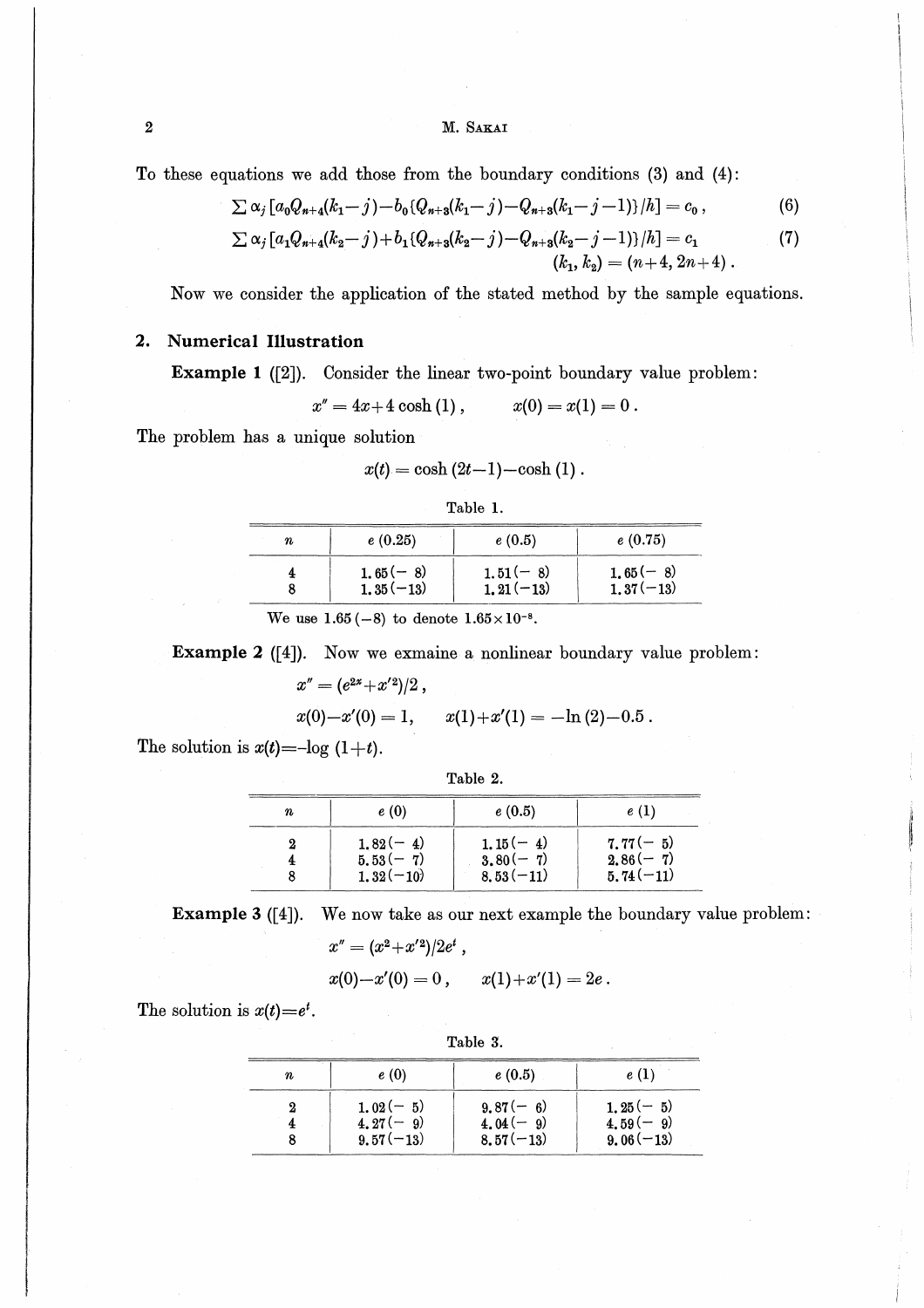For a more efficient approximation, we shall consider the spline function  $\phi_i(t)$  (i=1,  $2,\dots, n$  of the form

$$
\phi_i(t) = \sum \alpha_{ij} Q_{m+4} \{ (t-t_i)/h_1 + m + 4 - j \}
$$

such that

Ý

ł

**海棠 医肾上腺** 

$$
\phi_i'(t) = f(t, \phi_i(t), \phi_i'(t)) \qquad (t = t_{i-1} + jh_1/2; j = 0, 1, \dots, 2m, h_1 = h/m),
$$
  

$$
\phi_i(t_i) = \phi_{i+1}(t_i), \qquad \phi_i'(t_i) = \phi_{i+1}'(t_i) \qquad (i = 1, 2, \dots, n-1),
$$
  

$$
a_0\phi_1(0) - b_0\phi_1'(0) = c_0, \qquad a_1\phi_n(1) + b_1\phi_n'(1) = c_1.
$$

Here we notice that the coefficient matrix of the unknown  $\alpha_{ij}$  is a band one.

**Example 4.** We shall consider the same problem in Example 1.

|       | $n=1$                                    |                                         |                                          |
|-------|------------------------------------------|-----------------------------------------|------------------------------------------|
| $m=2$ | $3.50(-6)$<br>$1,51(-8)$<br>$1, 20(-13)$ | $8,26(-6)$<br>$3.24(-9)$<br>$1.09(-13)$ | $5.17(-7)$<br>$4.94(-11)$<br>$2.71(-13)$ |

Table 4.

In Examples 4 and 5, the errors denote the maximum differences between the approximations and the solution at the joints.

This method can be also applied to the following singular boundary value problem:

$$
x'' = f(t, x, x') (= -kx'/t + g(t, x)) \qquad (0 < t \le 1),
$$
  
\n
$$
x'(0) = 0, \qquad x(1) = c_1.
$$

In this case, we shall consider the spline function  $\phi_i(t)$  of the form

$$
\phi_i(t) = \sum \alpha_{ij} Q_{m+2} \{ (t-t_i)/h_1 + m + 2 - j \}
$$

such that

$$
\begin{aligned}\n\phi_i^* &= f(t, \phi_i(t), \phi_i^*(t)) & (t = t_{i-1} + jh_1/2 \colon j = 1, 2, \dots, 2m-1) \,, \\
\phi_i(t_i) &= \phi_{i+1}(t_i) \,, \qquad \phi_i'(t_i) = \phi_{i+1}^*(t_i) & (i = 1, 2, \dots, n-1) \,, \\
\phi_1^*(0) &= 0 \,, \qquad \phi_n(1) = c_1 \,. \n\end{aligned}
$$

**Example 5** ([3]). Let us consider the linear boundary problem:

 $x'' + 2x'/t - 4x = -2$ ,  $x'(0) = 0,$  $x(1) = 5.5$ .

The solution is given by

 $x(t) = 0.5 + (5/t) \sinh(2t)/\sinh(2)$ .